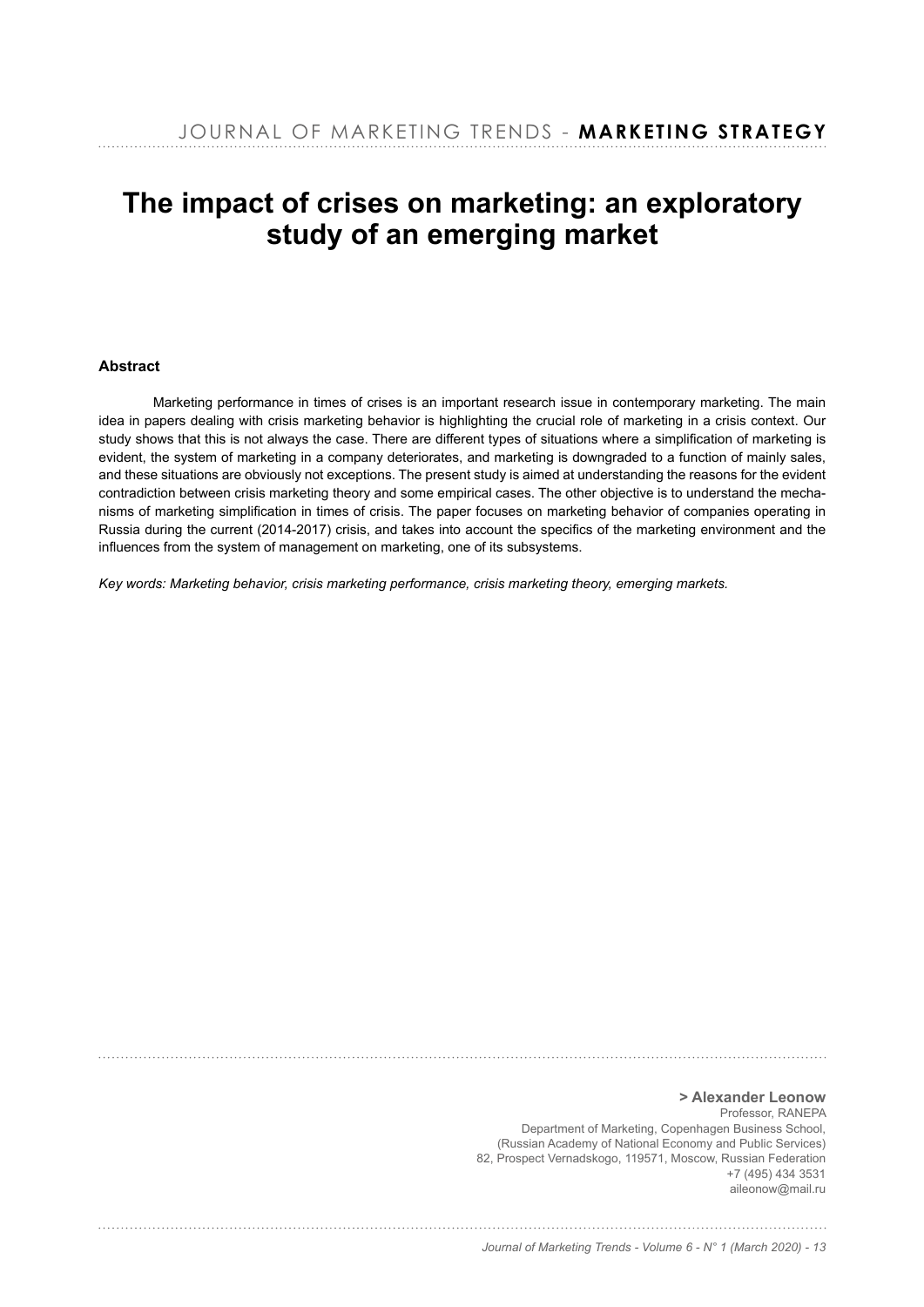### **Introduction**

Problems, issues and phenomena related to marketing performance during economic crises are of special interest and significance for academics and a challenge for marketing and management executives. With respect to the current crisis, it seems that Russian colleagues agree that during a crisis the role of marketing significantly grows and that the marketing tools available to marketing are highly important. At least, this is the "mainstream" idea broadly presented.

However, our own observations of the marketing activities of some Russian enterprises (often) seem not to be in line with this statement. Furthermore, in certain situations one could have the impression that the role marketing plays in a crisis even diminishes. Consequently, those observations made us skeptical both about the real role of marketing and the true perception of its role during a crisis (despite the widespread emphasis of its role).

The main objective of this research is to explore why and how marketing changes in a crisis context using several different cases. We focus on mechanisms and interactions between the management system and marketing and try to explain contradictions between the ideas of crisis marketing theory (CMT) and a number of empirical observations.

Our research aims to explain the evident contradictions between what marketing is supposed to be in times of crisis (judging by CMT assumptions) and what it is in reality. The results show simplified marketing as a type of marketing performed in a special context and the explanation of the mechanism accounting for the selection of this type of behavior demonstrated by a company. In the second part of the study we try to find out whether this type of marketing behavior or its features can be identified in other marketing environments (with a higher degree of maturity).

# **Methodology of the study**

Our study is based on crisis marketing theory which emphasizes the crucial role marketing is supposed to play in times of crisis. The study consists of two parts.

For the first part, interviews were undertaken with the CMOs, CEOs and CFOs of 13 companies working in Russia. The companies selected at this stage operate in markets with a relatively low degree of the maturity of the marketing environment. Although this part of the study was challenging from an organizational point of view due to the structure of the sample, it gave us the necessary insight to understand the role of a crisis context and mechanisms that influence marketing both from outside (the crisis context) and inside the company (the system of management). Interviews with the CEOs were an important source of information and gave us an insight into reasons behind why decisions were taken. As a result of this part of the study, we identified simplified marketing as a type of marketing activity during a crisis.

In the second part, we mainly tried to identify features of simplified marketing in a context with a higher degree of marketing maturity. For this reason, and with regard to some organizational difficulties, in the majority of cases interviews were conducted with marketing representatives only (i.e., CMOs and/or marketing department employees) of the 19 companies (for the analysis, however, we also selected 13 of them). We focused on changes concerning the structure and volume (share in revenue and its absolute amount) of marketing budgets, marketing goals, planning horizon, (new) managerial procedures, marketing positions and changes related to them. In interviews, we tried to identify both differences in these points before and during the crisis and the reasons for it.

At different stages during the study secondary data and observation techniques (mystery shopping and site visits) were used but the main research method during both stages was the in-depth interview. We believe that different techniques dealing with this type of research should pay more attention to the particularity of the data to be collected. (Andreani and Conchon, 2005a, 2005b; Cresswell, 1994; Denzin, 1978; Park and Park, 2016) Although a semi-structured questionnaire was elaborated, in many cases we used a memory-based technique. In particular, while interviewing CEOs and CFOs we tried not to use (not to show) the questionnaire, reproduced it by memory, did not take any notes and recorded results immediately after the interviews had taken place. This technique is more preferable than PAPI and similar procedures because allows the atmosphere to be less formal and more confidential and also takes into account that some respondents might feel restricted while discussing questions of "business intimacy". No statistical tools were used in this exploratory research. For the purposes of the interpretation, we used techniques of logical analysis (a hypothetico-deductive method involving vertical and horizontal analysis).

The results of the interviews were categorized into two parts. On the one hand, we identified similarities and differences between both clusters. On the other hand, relations between factors (causes and results) in terms of the interaction between the macro-level, the system of management and its subsystem of marketing were established.

Since the first part of the study aimed at understanding the mechanism that leads to marketing simplification, we deliberately considered only cases where this type of activity was evident. However, this does not mean that this might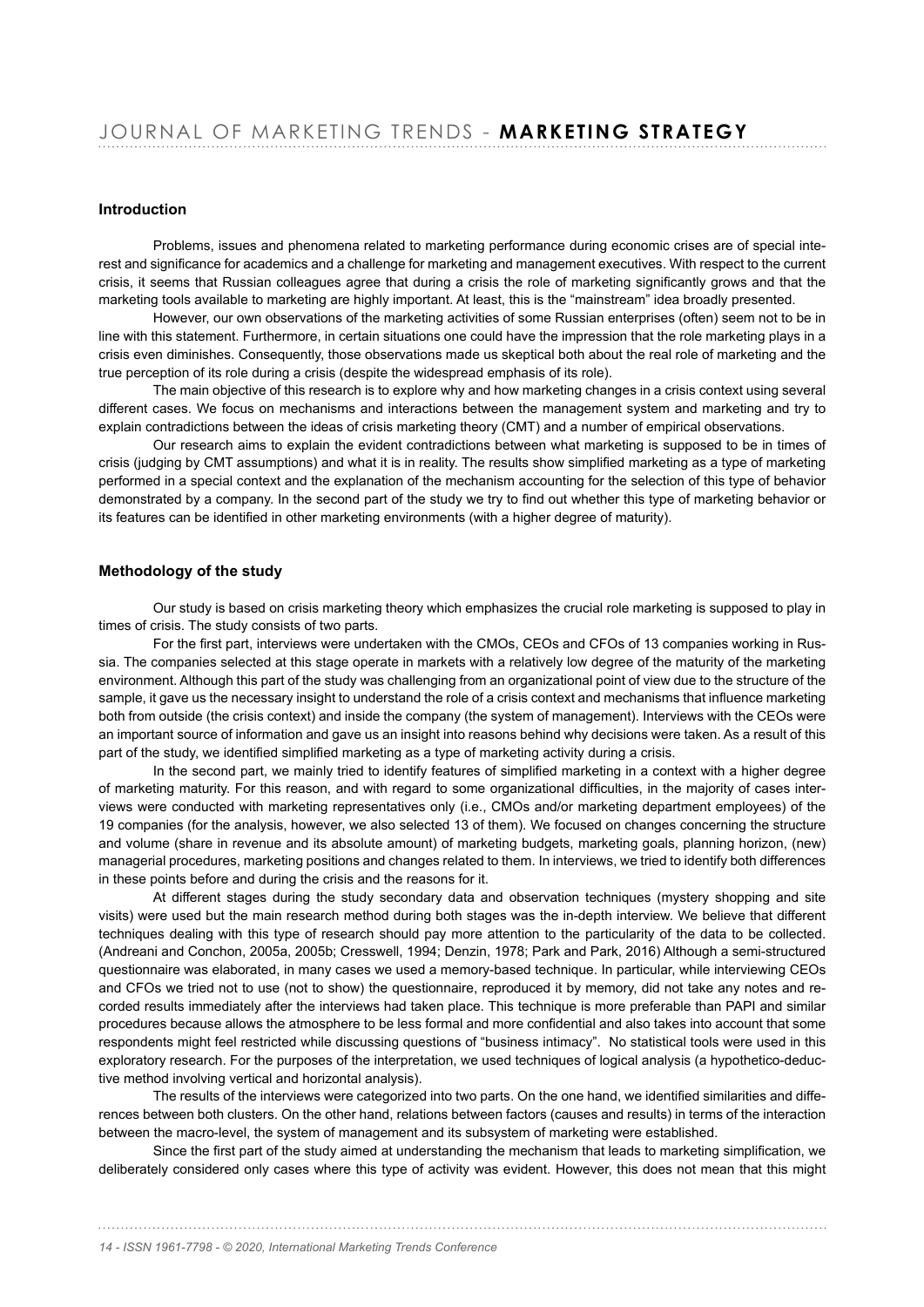be the only type of marketing in this cluster (hereafter referred to as C1). In the second part of the research however we identified two sub-clusters: the first one (hereafter referred to as C2.1.) was, as a matter of fact, almost similar to C1; the second cluster (hereafter referred to as C2.2.) stands out.

Our attention was not focused primarily on some successful crisis marketing tools. Rather, we tried to consider changes in a broader range of marketing activities as a series of interactions between a company and its customers, which differs from the approach that is widely used in publications within CMT (notes on L2.4 and L2.6 can be found in the "Literature review").

Both studies are related to the current crisis in Russia, although we generalize this experience when it seems appropriate and use the word "crises" or "a crisis" for it.

## **Literature review**

The present study is based on the ideas of crisis marketing theory (CMT). Under CMT, we can understand the scope of the theoretical and empirical contributions on marketing performance during times of crisis.

For our purposes, we used the criteria "maturity of marketing context" and "type of research" to characterize the main ideas of CMT and considered different groups of publications, as shown in Table 1 (to make the text more reader-friendly we used "L", which stands for "literature", in contrast to "C", which stands for "Cluster", as already mentioned).

# **Table 1**

Types of CMT papers

| Type of contribution     | Maturity of marketing context   |                |                         |
|--------------------------|---------------------------------|----------------|-------------------------|
|                          | Russian and some CIS<br>markets | Mature markets | <b>Emerging markets</b> |
| Theoretical contribution | L1.1                            | L1.2           | L1.3                    |
| Empirical research       | L2.4                            | L2.5           | L2.6                    |

A theoretical platform of CMT is built by publications in L1.2. Their authors assume that marketing plays a crucial role in times of crisis, its role increases in crises, and cuts of marketing budgets in these times is a (strategic) mistake, whereas (additional) investment into marketing during crises times pays off, especially after times of crisis. (Castor, 2008; Correa et al., 2013; Rhodes and Shelter, 2009; Wilkinson, 2010; Hollis, 2008; Shrager, 1991; Ferrell and Hartline, 2002; Ang et al., 2000; Hooley et al., 2008; Roberts, 2003 among many others) It is evident that the authors in L1.2 take for granted the premise that marketing environment is mature in any situation; therefore, an objective need for marketing is high. This might be true for mature markets but is not always the case in markets with a lower degree of both marketing maturity and objective necessity in marketing.

As a matter of fact, we hardly see any difference between these ideas and those in L1.1 (Russian academics), although they are related to two different marketing environments. The dominant idea in publications of the sub-group L1.1 is on the leading role of marketing at all times, including during crises. A certain degree of mistrust on the part of Russian practitioners towards academic works (as the results of our interviews with CEOs show) means that something might be wrong with that academics' approach in which marketing tools from a mature context are suggested to be automatically imported into Russian markets as a remedy and a "panacea". (Badot and Cova, 2008)

The same idea is broadly presented in L1.3; authors of this sub-group work on the same premise as their colleagues in L1.2. Obviously, their suggestions imply a high level of marketing maturity of the environment. (Köksal and Özgül, 2007; O'Malley et al., 2011; Mitran and Bebeşelea, 2012; Naidoo, 2010) In some cases, the authors do not pay sufficient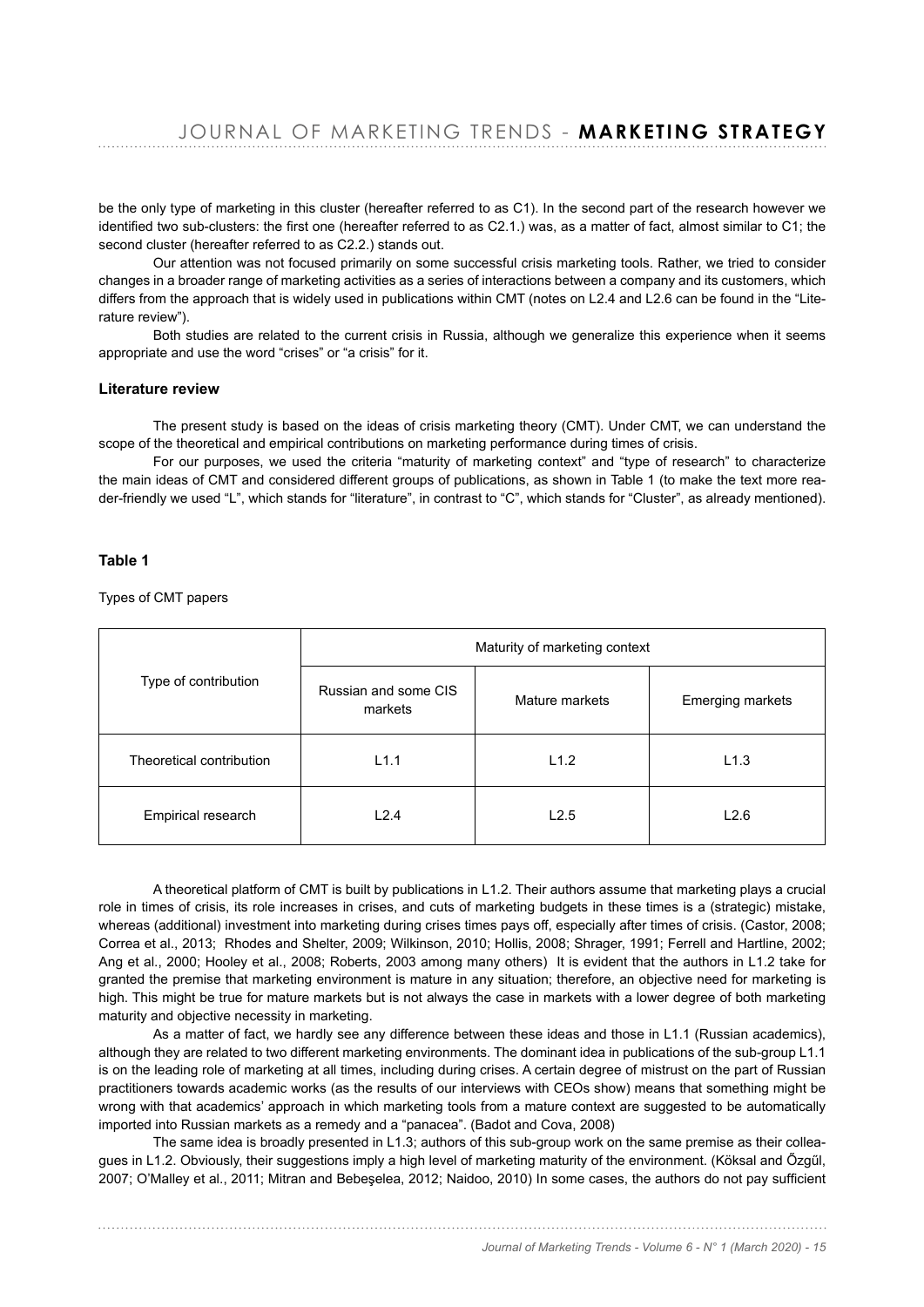attention to the crisis context, which is also not an exception in publications on crisis marketing. (Tomše and Snoj, 2014; Mitran and Bebeselea, 2012)

Publications of groups L2.4 – L2.6 illustrate and prove some basic ideas and principles of CMT in empirical examples. The problem, however, is that they often consider some tools or fragments of performance only. In this sense, from the point of view of a fragmentary approach, our findings with regard to C2.2 seem to be in line with the ideas of authors in L1.2: in almost all companies in this part of the study there are successful examples of new creative and inventive crisis marketing tools. However, we believe that the illustration of some tools (only), no matter how successful they might be, cannot be used as evidence of the role marketing really plays in times of crisis: for this purpose, a broader perspective is needed. It seems sometimes that publications in L2.4 and L2.6 were deductively aimed at proving the role of marketing in times of crisis (as well) in full compliance with the ideas in  $L1.2$ .

The sub-group L2.4 contains some critical approaches towards marketing. As a matter of fact, these publications are very "diffusive" (i.e. quite rare), are not focused primarily on marketing (often they are presented by consultants in management or even related areas) and do not reflect "mainstream" ideas on the crucial role of marketing that are so widespread among Russian marketing academics.

To the group L2.4 we also allocated surveys of a non-academic nature. Among others, we considered contributions made in the framework of the Gaidar Forum-2017 (which is a famous discussion platform for academics, practitioners, and top Russian politicians, annually held at RANEPA, Moscow), a number of secondary studies conducted for commercial purposes (i.e. "Consumer market of Russia and rating of retail chains FMCG" conducted by Infoline research Agency in the Fall of 2016, a representative research of Russian real estate agencies (both construction and sellers)). A difficulty with this group of sources was obtaining permission to use their results in publications.

It seems evident that the existing CMT, both for mature and emerging markets, needs still to be revised in some aspects. We hope that our suggestions would be helpful for this: they concern (1) the idea of the necessity to consider a broader scope of marketing performance (and not only some of its fragments) and (2) relating marketing performance to the criterion of the "objective necessity" in marketing and the maturity of marketing context in which the marketing is being performed. This approach might help to establish more confidence in CMT from practitioners, make CMT's ideas and principles more reliable and avoid phenomena (with reference to our Western colleagues) such as "marketing fundamentalism", "marketing colonialism", "marketing panaceas", "marketing myopia" (Badot and Cova, 2008), and "marketing incrementalism" (Dholakia, 2009). There is a need for a less declarative theoretical platform for marketing in times of crisis. (Bradlow, 2009) Some essential ideas of general marketing need to be revised for the specifics of times of crisis (Bradlow, 2009; Mitran and Bebeșelea, 2012) and better tailored to the real needs of practitioners (Dholakia, 2009), though they are true for some aspects of marketing applied not only in times of crisis.

# **Findings**

Companies in all clusters worked in the same macro-context. Its characteristics might be considered common to any (economic) crisis context. The "crisis-like" type of the consumer behavior, the actual or expected loss of the company's income, as well as some negative changes in Russian financial and monetary systems had created new challenges for management (an "input" from the macro-environment).

In C1 we identified a survival type of corporate strategy. Companies in C1 had to struggle for their financial survival. The unexpected changes in economic and financial systems of the country coincided with the necessity of these companies to pay credit in Euro. - As a result, cash-flow generation became an absolute priority and a primary task for a company's survival, on the one hand, and cost cuts on the other. As a consequence of the lack of a clear understanding of perspectives and the duration of the crisis, the planning horizon in these companies was reduced to a much shorter-term perspective.

In both clusters, the marketing executives interviewed saw three types of influence from management upon a company's marketing system: expectations from marketing, changes within the system of management that influence marketing mostly, and the result of these influences. The following characteristics were common to all companies: (1) change of strategic goals, (2) an absolute priority of cash-flow generation and commercial KPIs and (3) cost cuts. In the new context, new evaluation criteria were introduced (explicitly and/or implicitly) in all companies: cash-flow generation and the speed with which costs transformed into sales. From the perspective of the majority of the marketers, marketing was mainly influenced by the following factors ("input"): dominance of a shorter term perspective, lack of clarity about longer perspectives, necessity to adjust marketing to the new managerial priorities, and a short-term perspective for the evaluation of results. Consequently, marketing goals and new priorities in marketing activities were changed.

A tendency to switch to more undemocratic management tools was evident in both clusters, but especially in C1.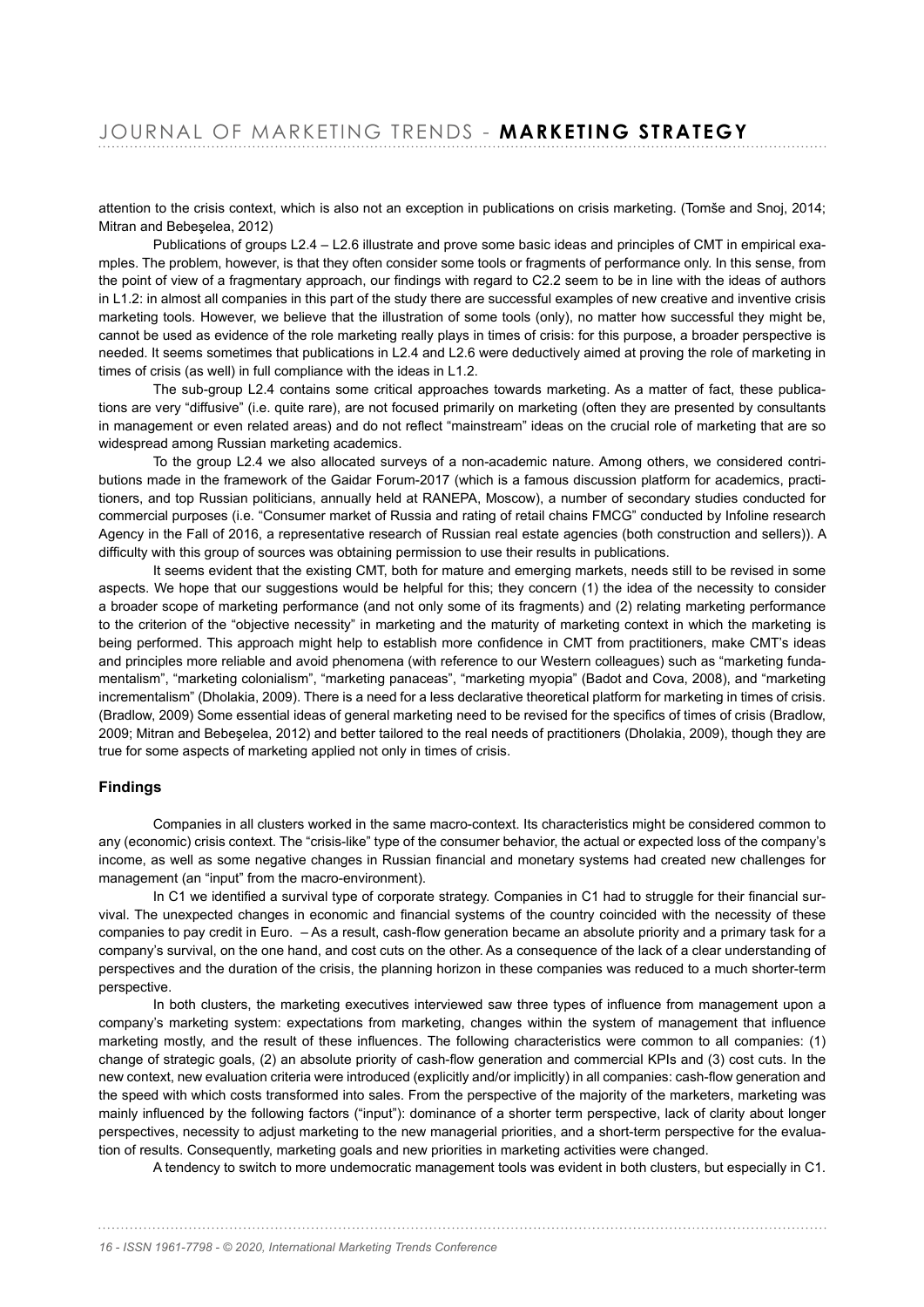Many marketers in C1 reported of a number of examples when marketing decisions were "patronized" or overseen by a non-marketing manager (as a rule, in many cases it was the financial chief officer, in some cases the role of marketing "patronage" took one of the company's owners. (For sure, this decision could not but diminish the role of marketing director within the company and demotivate marketing staff. [Zehir &Savi, 2004]) In addition to this, in C1 marketing was perceived by non-marketer respondents as not playing a significant role in their markets. In general, the position of marketing in each company in C1 was reduced to a secondary role: marketing was expected to generate sales (with stress placed on lead generation). In many cases, we had the impression that a magic formula to create sales was expected from marketing.

In contrast to C1, marketing in C2.2 reportedly did not lose its position and authority in companies to the same extent as was the case in C1. All respondents characterized the criteria of "subiective necessity" in marketing as "high", "quite high", "high enough", "above the average". CEOs in all companies of this cluster reportedly considered marketing a necessary managerial tool. In general, respondents evaluated management in all companies of C2.2 as "progressive", "quite efficient", "professional" and "result oriented". Several efficient modern managerial tools were successfully introduced and used in these companies. In all cases, managerial decisions became significantly more cost-conscious. (Of course, it had positive influences, e.g. in terms of efficiency and use of new tools (agile cost management)). In contrast to C1, a company's behavior and strategic changes in their activity can obviously be qualified as an adjustment to a new context aimed at the optimization of all business activities, including marketing.

Similar to C1, new managerial priorities (explicitly or implicitly) were related to sales generation in a shorter-term perspective. As a matter of fact, sales creation and promotion became the main priority of marketing in C2.2, as well. All respondents underlined a much stronger orientation at (sometimes too extensive) lead generation and the use of more aggressive marketing tools. Trade marketing activities and any marketing activities targeted at sales promotion became of the absolute importance, as well. Companies' managers demonstrated a bigger readiness to experiment and to take risks while creating (new) marketing tools and to support these experiments with resources necessary; responsibility for the result was always given to marketing manager (even if the decision had been imposed upon her/ him.) In some cases, tools were described as being not always appropriate (but imposed on marketing) and sometimes deceitful. In C2.2, as well, (new) expectations (in many cases perceived as emotional pressure) were noticed: "new" marketing was expected, some of these expectations were hard to fulfil; similar to the situation in C1, some CMOs in C2.2 had the impression that a "miraculous" solution was also expected from them; some new managerial tools and procedures were evaluated as a managerial obstacle. In many cases, symptoms of a "soft patronage" were reported, which was especially true during budget approvals.

Changes in interactions with the sales department (exaggerated expectations of lead generations from marketing as a condition to create sales) and a tendency, with regard to lead generation and promotional activities, to organize brainstorms in many cases (true for C1) were initiated by representatives of non-marketing departments. Ideas were imposed and pushed. Some interviewees among the marketers in both clusters reported having received accusations of being too slow or not creative enough from CEO. In general, there was a lot of proof of decisions that were taken too impulsively (some were imposed upon the marketers). There were cases reported when marketing was considered more responsible for sales than the sales department (mainly because of insufficient leads generated).

Aggressive sales training were introduced in companies that had not employed it previously or (in most cases) used it only occasionally (sometimes, CMOs were charged with this new function). In some cases, the share of training expenditures within a marketing budget became even bigger, though (aggressive) sales training replaced other forms of training (i.e. service, product, motivational, etc.) in some cases.

Some marketing decisions taken or (imposed on marketing) by the company's manager(s) obviously were able to destroy or to weaken the company's positioning. That step was in many cases considered as acceptable in the contemporary context (more in C1, less in C2.2). While being targeted at sales promotion with any tools available, the company's management was ready to consider questions of (target) positioning as something secondary.

## **Discussion**

There are different marketing environments (C1 versus C2.1 and C2.2) and there are variances of management behavior during a crisis in the cases investigated. At the same time, different types of management (and marketing) behavior can be identified even in the same marketing environment (C2.1 and C2.2). Differences were related to the role of the maturity of the marketing environment, to different financial situations in companies, and to the perception of marketing by CEOs. Apart from companies struggling for their existence due to some severe financial situation (C1, C2.1), other companies (C2.2) did not face such severe financial restrictions. With regard to corporate strategies in C1 and C2.2, we use terms such as "survival" and "adjustment" (which, in its turn, is similar to corporate strategies of optimization), reciprocally.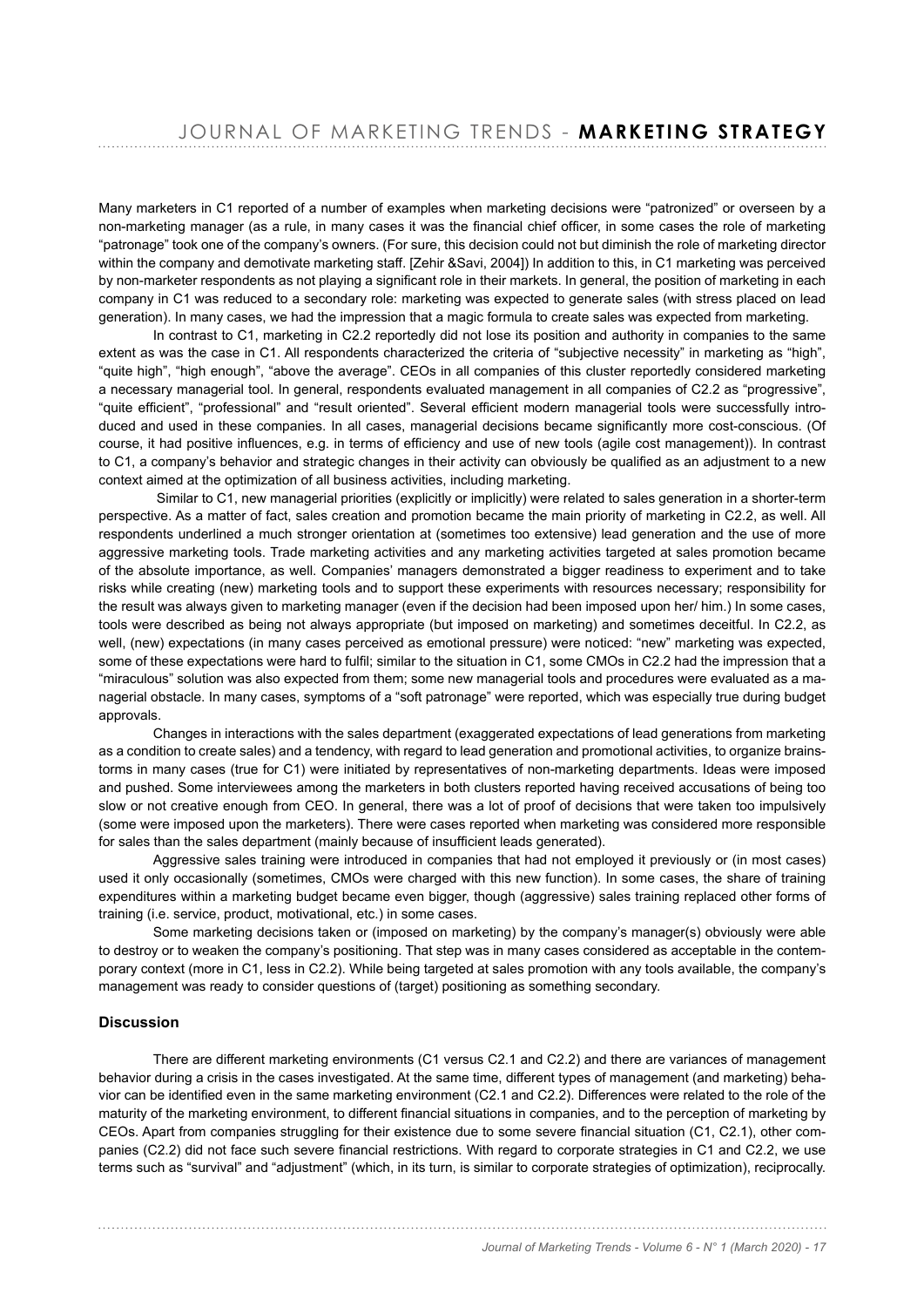Despite some internal differences – in this regard we mentioned the level of financial restrictions and the criterion of a "subjective necessity" in marketing – there are similarities, which allows us to talk of "typical" crisis management behavior. Common features that are relevant both for management and marketing include (1) budget restrictions, (2) priorities of a company with a focus on short to mid-term sales, (3) lack of clarity about long-term market perspectives, and (4) risk to take some marketing decisions which are true from the point of view of CMO but do not correspond with some new corporate priorities.

Marketing behavior within these types of corporate strategies might seem different in many aspects. Within these two types of corporate strategies we characterize the marketing behavior in C1 with the term "simplification", while for C2.2 we instead talked of a "modified marketing". At the same time, despite the differences both in the marketing environment and in the system of management, on the one hand, and within these two marketing models, there are a number of similarities between them in C1 and C2.2. It is obvious that all significant characteristics of simplified marketing in C1 could be identified in C2.2. In other words, although, at first glance, these two types of marketing behavior, simplified and modified marketing, are being performed within different corporate strategies and seem to be different in many aspects, this is not true because of the two following reasons. *First*, although respondents in C2.2 were more likely to evaluate both management and marketing of their company with terms such as "appropriate", "adequate", "due to the crisis" etc., the differences between both types of marketing can be described with the words "more" or "less" but, as a matter of fact, in both cases the same characteristics can be used. *Second*, although all of our respondents in C2.2 underlined the importance of marketing in their companies and illustrated the use of some "progressive" tools, some features of, and tendencies towards, a deterioration of the system of marketing and the loss of marketing's positions within a company were evident; as for the new creative and innovative tools, they all concerned (new) trade marketing mechanics, new forms of collaboration with suppliers and partners in trade marketing and closer relations with consumers aimed at lead and sales generation. Examples of closer relations with consumers were identified at the pre-sales stage only; moreover, there were some examples of trade-marketing activities that were not appropriate or even deceitful. Additional investments in marketing concerned some budget articles only (according to the new priorities) and usually these were made with funds diverted from other areas and activities that had lost their importance. It seems that other areas of marketing became of secondary importance. Similar to C1, in most C2.2 companies, cuts of commercially "*inevident*" projects (i.e., projects that did not have a clear or direct influence upon sales in a short-term perspective) and managers' skepticism towards psychographic goals and projects were recorded. The idea mentioned above that marketing in a crisis context becomes more efficient might be true only with a short-term perspective in which it was used in all companies. As a matter of fact and despite the different viewpoints of some of our respondents, in both cases (but to a different extent, as already mentioned) positions of marketing within a company became more subordinate than before the crisis. New (explicit or implicit) expectations from marketing and (therefore) a new perception of it, on the one hand, and objective possibilities to correspond to these new (and obviously exaggerated) expectations, *in*!*uence*, directly or indirectly, and as a consequence reduce the position and the role of both the subsystem of marketing and the marketing officer in the company. - These are the reasons why the following terms are appropriate to describe the quality of marketing in C2.2: simplification, downgrading, deterioration, reduction of marketing to primarily serve sales needs, a step back. Therefore, both types of marketing are rather similar then different. From this point of view, we evaluate both patterns as variants of the same type of marketing. In other words, "modified marketing" as a type of marketing behavior appropriate within the corporate strategy of adjustment is a variant of the same marketing behavior, that of marketing simplification.

In the cluster with higher degrees of "objective" and "subjective" necessity in marketing there are symptoms of marketing simplification. Obviously, we deal with some quite universal characteristics and features inherent to crisis marketing performance (in general), and they are common to both clusters with different degrees of marketing maturity. We suppose also that a simplification of marketing performance in times of crisis seems to be a more widespread phenomenon than earlier assumed.

Let us once more emphasize the criteria of a "subjective" and "objective" necessity in marketing we use in our argumentation. The former is related to the perception of marketing by the decision-maker (in our case: CEOs only). We believe that this factor plays a significant role in an emerging market. In general, this question is related to the perception of marketing and its role as a success factor in a market by a decision-maker and reflects her/his experience and personal values; it does not necessarily correspond with the role marketing plays or might play in this very context. The perception of marketing by the company's manager and new expectations from marketing with an emphasis on short-term sales and sales promotion dominate in both clusters and demonstrate the evident simplification of the marketing up to a number of some tools for the acquisition of potential clients.

In its turn, the external environment plays the main role in terms of the effectiveness of the marketing strategy. As mentioned earlier, the degree of the maturity of the marketing environments was different in both clusters. With respect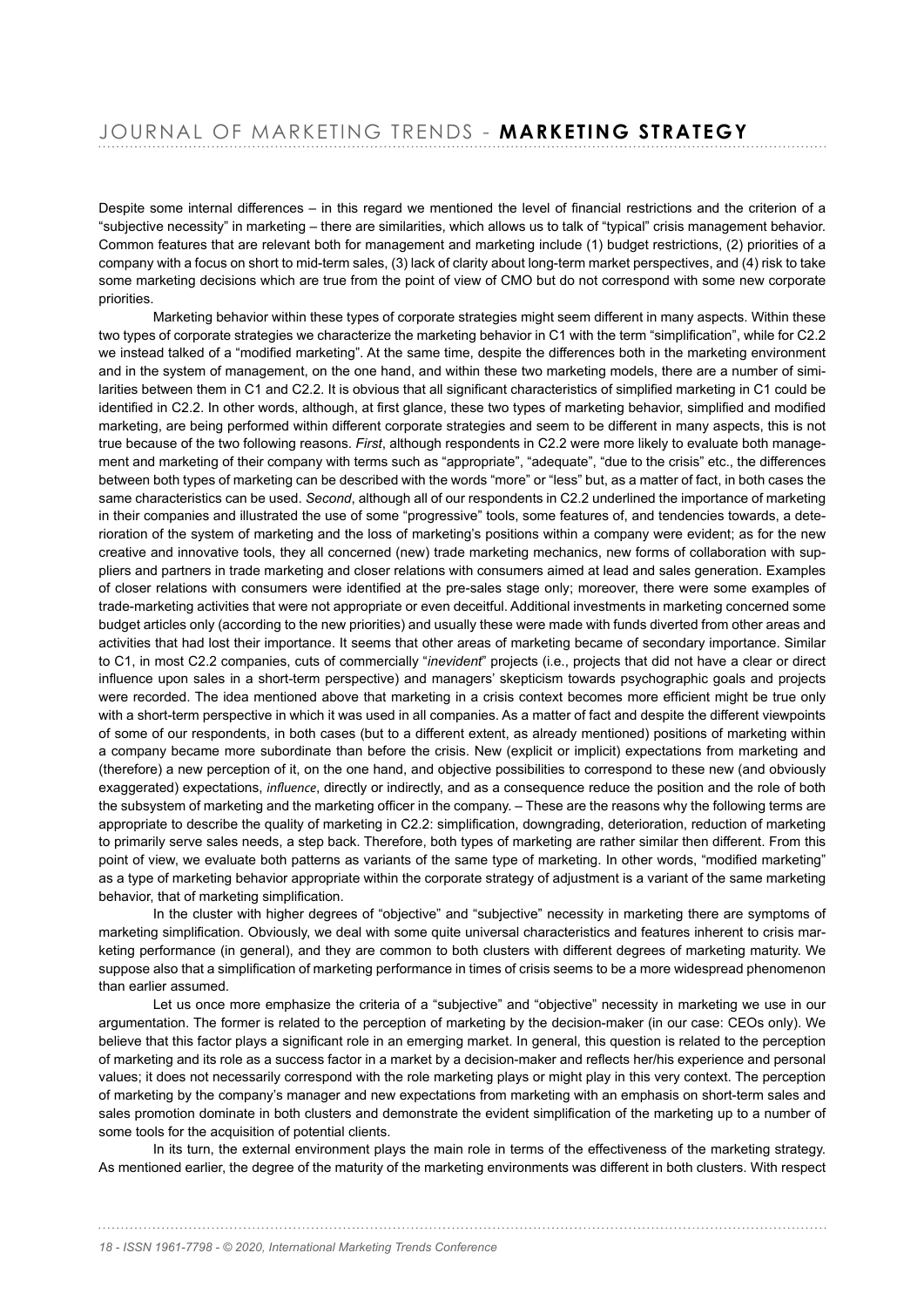to C2.1, obviously the maturity of the marketing environment is not the primary reason for the selection of a marketing strategy. The main role is played by management. In other words, the quality of the system of management is the main internal factor of marketing success because this is the force that determines changes within the subsystem of marketing. Managerial input created premises under which marketing (especially in C1) was downgraded to a sheer function within short-term sales, with marketing simplification being identified in all companies in this cluster. In other words, the system of management is the main factor that determines the selection and use of a marketing strategy. The internal environment is the main determinant for the selection of a type of marketing behavior.

In this sense, the system of management can broadly create obstacles and limitations for marketing performance. It should be highlighted that such circumstances have had a negative influence on the results and effectiveness of marketing activities. From our point of view, this explains a (possible) contradiction between what marketing can and has to be, on the one hand, and what it actually is in the companies (we have interviewed), on the other hand. A successful marketing performance requires, therefore, a corresponding type of interactions between marketing and the system of management of a company. Marketing effectiveness, therefore, is related to the effectiveness and adequacy of the corporate level in a company; a corresponding quality level of internal environment determines the quality of marketing performance in many aspects.

An important issue is the evaluation of this type of marketing behavior. We suppose that this should be done in a future study by using appropriate data. However, we believe that the approach for this work shall be made from *different* perspectives and based on the following suggestions.

- 1. From the point of view of the evaluation of marketing evolution; in this sense simplified marketing is of course a step back.
- **2.** From the position of the adequacy of marketing to actual necessities of a company. In the context given and with a number of restrictions (explicitly and implicitly) imposed upon marketing one could hardly expect another type of marketing.
- **3.** From the perspective of adequacy to market. We assume that marketing performance and its results are related not to an "absolute", undefined, or "ideal" "volume" of marketing (as CMT expects from marketing) but rather to a "concrete", determined (by a concrete role of concrete market forces), necessary and sufficient "volume" of marketing in a concrete market context. This consideration has to become a platform for the evaluation of simplified marketing as a type of behavior, which is not the goal of this paper.

Another point concerns our suggestions within CMT and its approach. In C2.2, there are a number of examples of the elaboration of (new) creative and innovative tools that might seem to be in line with the assumptions of CMT. This is true only if we use a fragment-oriented approach, which often happens in publications L2.4 – L2.6. This is not the case if we evaluate a broader scope of marketing activities which, for our purposes, as mentioned earlier, was identified as a chain of interactions between a company and its consumers.

# **Conclusions**

There are different types of marketing performance in times of crises. On the one hand, simplified marketing is (probably) not the dominant type, while, on the other hand, there are different variants within simplified marketing. We suppose that features of simplified marketing are more common in a crisis context than assumed and might be met in markets with different degrees of maturity. For this reason, this type of marketing should not be neglected by CMT.

It is also evident that CMT focuses on "progressive" examples and illustrations of how marketing should be performed in times of crises rather than on the pre-conditions for it. In the context given, some of its assumptions, as mentioned earlier, might seem too idealistic and declarative. Therefore, there is a practical and a theoretical need to resolve the contradiction by focusing also on other types of both marketing environment and marketing behavior, even if they might seem peripheral to "mainstream" marketing. We believe that the suggestion to use a broader perspective on marketing activities instead of a rather fragment-oriented one would allow us to revise some of suggestions of CMT and make it better respond to practical necessities in such turbulent times.

Our interest consisted in understanding how simplified marketing comes into being, we also tried to explain the main interactions within this type of marketing behavior. Marketing simplification occurs within a special managerial context (which is enhanced by the "subjective" necessity in marketing). This is the main factor for the selection of the type of marke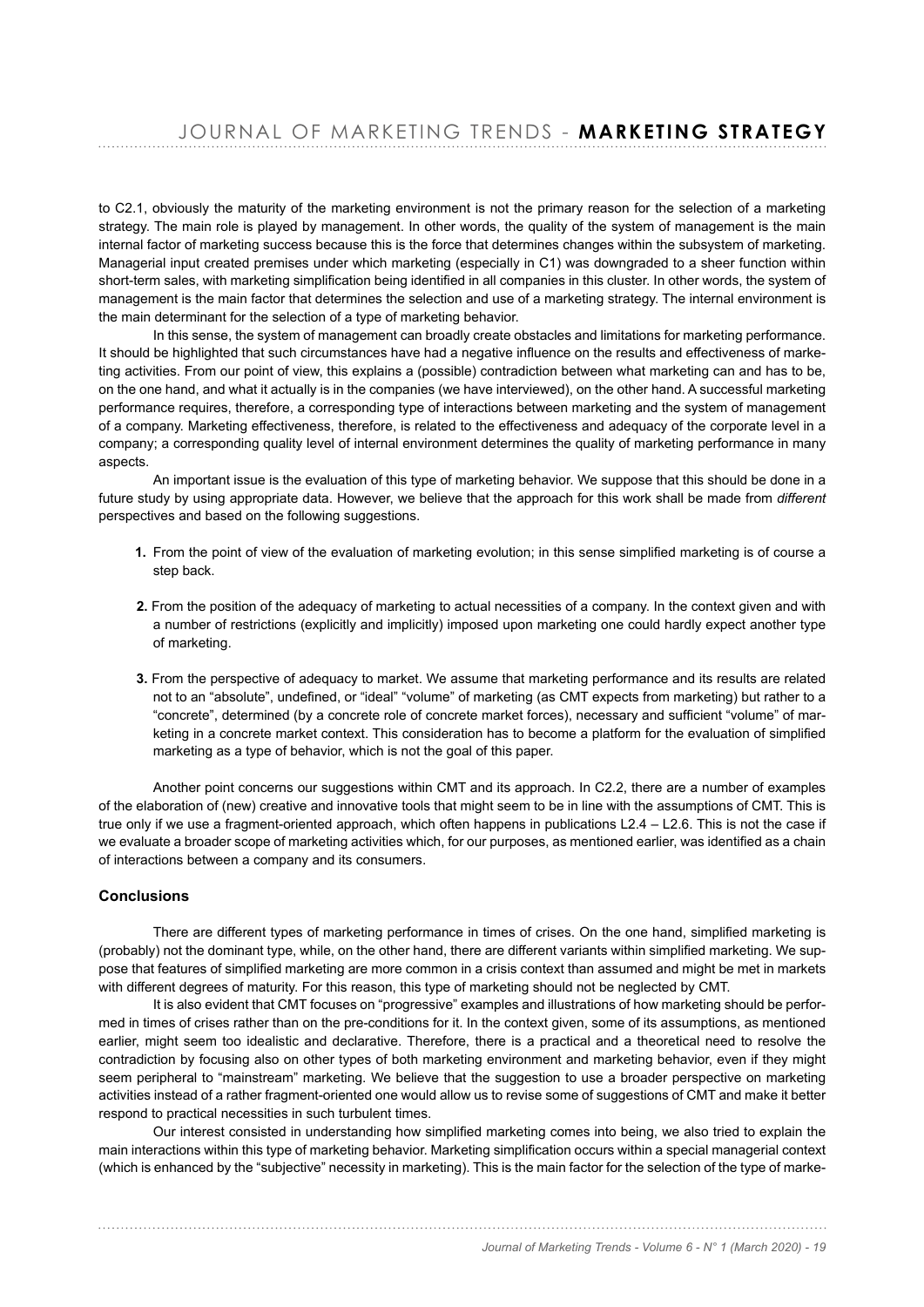ting behavior. The external factor, i.e. the "objective necessity" in marketing and the adequacy of marketing to it, obviously plays a secondary role but it determines the company's success and positions in a market. – The criteria of the necessity in marketing (both "obiective" and "subiective" ones) should be taken into account by CMT.

This idea is especially important in terms of managerial implications. We believe that the results of marketing performance are related to the suitability of the marketing strategy and its tools to the specifics of the marketing environment (the "objective necessity" in marketing in a particular market). In its turn, the quality of the system of management and its interactions with marketing mainly impact the content and the quality of marketing. The quality of the system of management is able to influence marketing performance directly and indirectly in many ways. Let us emphasize once more the idea that a successful marketing can barely be possible with inadequate management. The market orientation of the system of management goes in line with its orientation regarding the needs of the system of marketing. This point has a special significance for emerging markets (considering the criteria of an "objective" and "subjective" necessity in marketing, which seem to be relatively low).

The limitations of our study are related both to the method used and to some specifics of the crisis context in which the companies investigated operate. We cannot make judgments on the dominance of some particular features within simplified marketing over some others, nor how widespread they are. It is not clear how far the external and internal factors (including the perception of the role of marketing) account for the selection of this type of marketing in reality. In a context with a higher degree of maturity of the marketing environment, features of simplified marketing were also presented, although to a lesser extent. Since there is evidence of marketing simplification in clusters with different degrees of maturity of marketing environment, we suppose that they might be present also in the marketing of companies operating in the most mature marketing environments. In this case, we might be able to conclude that marketing simplification, to a different extent, is a characteristic inherent to (any) crisis marketing performance. Even in this case, however, this conclusion would only be related to a specific country context. However, in order to make broader conclusions, a comparative research study would be required. In this sense, it is necessary to differentiate between mature and emerging markets, and to identify some Russia-specific features (if they exist). The result of this part of the study shall be the definition of specifics within marketing behavior which might be inherent to any type of marketing performed in any crisis context. In other words, comparisons between different clusters in different national contexts are necessary.

# **References**

- Andreani J.C.; Conchon F. (2005a) Fiabilité et Validité des Enquêtes Qualitatives. Un état de l'art en Marketing, Revue *Française du Marketing*, N° 201, 2005/1-5: 5-21.
- Andreani J.C.; Conchon F. (2005b) Les Méthodes d'analyse et d'interprétation des études qualitatives, un état de l'art en marketing, *Congrès des Tendances du Marketing.* Available from Internet: http://www.escp-eap.net/conferences/marketing [3 Aug 2016]
- Ang, S. H.; Leong, S.M.; Kotler, P. (2000) The Asian apocalypse: crisis marketing for consumers and businesses. Long Range Planning.
- Badot, O.; Cova, B. (2008) The myopia of new marketing panaceas. The case for rebuilding our discipline. Journal of *Marketing Management*, Vol. 24, No. 1-2: 205-219.
- Bradlow, E.T. (2009) Marketing Science and the Financial Crisis. Marketing Science, Vol. 28, No.2, March-April: 201.
- Brown, R.E. (2010) Seven Ways of Looking at a Crisis. Vital Speeches of the Day, June, Vol. 76, Issue 6: 230-254.
- Castor, A. (2008) Smart Marketing in Slow Times. November 10th: 15-18. Available from Internet: www.BusinessWest.com [12 Jun 2016]
- Correa, D. M.; Martínez Costa, C.; Mas Machuca, M.; Uribe Saavedra, F. (2013) Marketing en períodos de crisis: la Influencia del marketing proactive en el desempeño empresarial. *Cuad.admon.ser.organ (Cuadernos de Administración de*  Pontificia Universidad Javeriana). Bogotá (Colombia), 26 (47): 23-257.
- Cresswell, J. W. (1994) Research design. Qualitative and quantitative approaches. Thousand Oaks: Sage.
- Denzin N.K. (1978) The research act. A theoretical introduction to sociological methods (2nd edition). New York: McGraw Hill.
- Dholakia, N. (2009) Marketing theory: Breaking the siege of incrementalism. Journal of Marketing Management, Vol. 25, No. 7-8: 825-829.
- Ferrell, O.C; Hartline, M.D. (2002) Marketing Strategy, 4th Edition. Thomson South-Western, USA.
- Gao, Y. (2015) How can firms become more market oriented? A cross-country study of the role of managers' personal values, *Proceedings of 13th International Marketing Trends Conference 2015 Paris*, ed. Jean-Claude Andreani and Umberto Collesei, Paris-Venice Marketing Trends Association. Available from Internet: www.marketingtrends-congress.com/papers [6 Aug 2016]